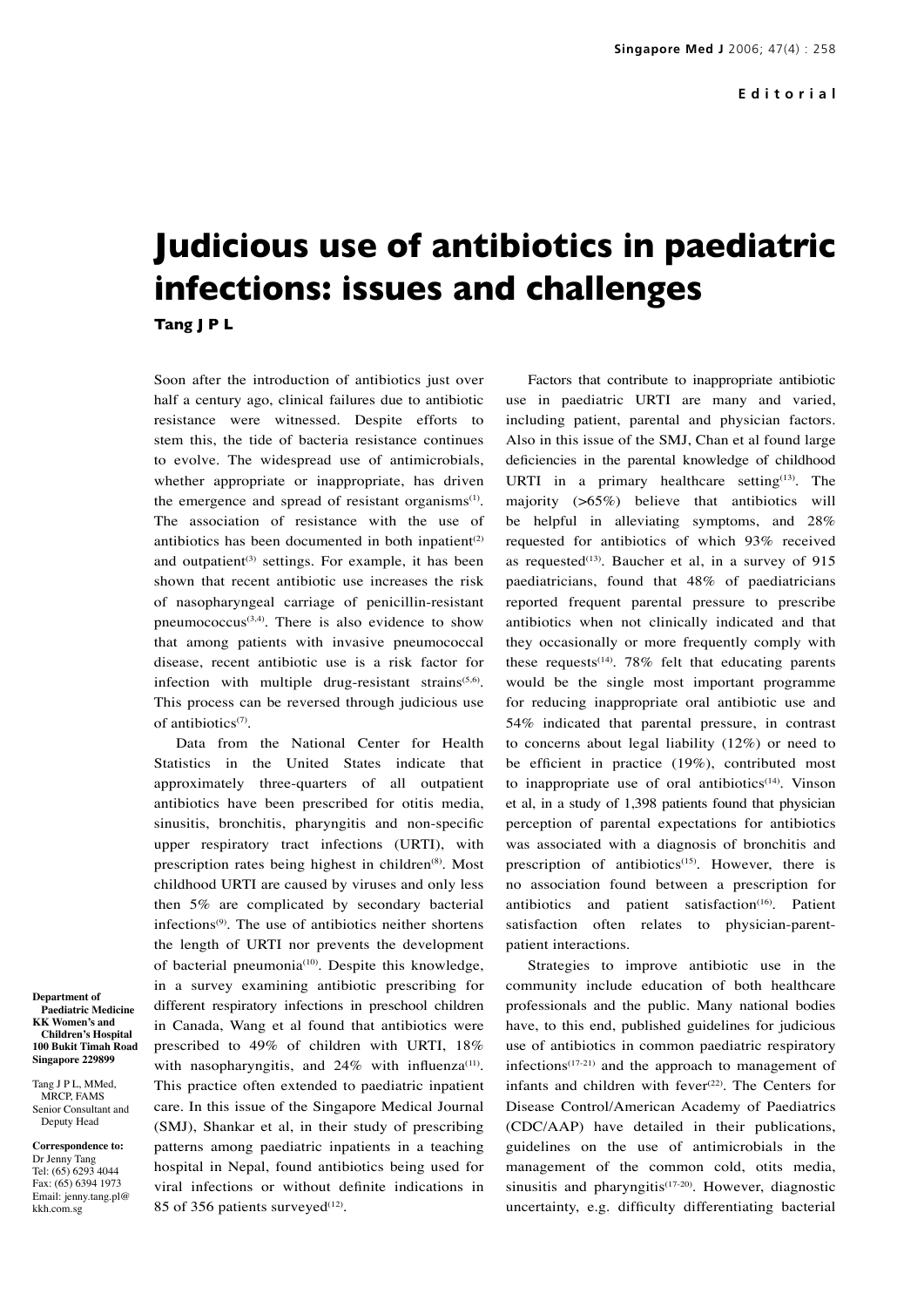from viral infection<sup>(23)</sup>, acute otitis media from otitis media with effusion, bacteria sinusitis from prolonged URTI, as well as experience with treatment failures with first line antibiotics<sup> $(24,25)$ </sup>, have led to difficulty in compliance with prescribed guidelines. Most pharyngitis are of viral aetiology and diagnosis of group A Streptococcus (GAS), the leading bacterial cause of bacterial pharyngitis, should be based on the results of appropriate laboratory tests in conjunction with clinical and epidemiological findings<sup>(20)</sup>. To date, no GAS resistance to β-lactam antibiotics has been identified and penicillin/amoxicillin remains the drug of choice for treatment of GAS pharyngitis.

However, beginning in the late 1970s, clinical failure rates with penicillin therapy began to increase steadily over time, and is now reported to be approximately 30%. The leading hypothesis to explain this widening gap relates to two major concepts: the co-pathogen hypothesis and the alteration of normal ecology hypothesis detailed in a review by Pichichero et al<sup>(25)</sup>. It has been suggested that co-colonising, β-lactamase-producing normal bacteria flora of the throat or β-lactamase producing bacteria (BLPB) present in the core of the tonsil, can produce enough β-lactamases to shield GAS or other organisms from β-lactam antibiotics<sup>(26)</sup>. Studies conducted in various regions of the world have shown that over three-quarters of patients undergoing elective tonsillectomy because of recurrent tonsillitis harboured aerobic and anaerobic BLPB<sup>(26)</sup>. In this issue of the SMJ, Loganathan et al had similar findings in his study of bacteriology in recurrent tonsillitis in children, with the most common bacteria found being *Staphylococcus aureus, Haemophilus influenza* and GAS<sup>(27)</sup>. In these situations, cephalosporins may have a role to play with better eradication of bacteria and shorter course of therapy needed.

Adding to the conundrum is the difficulty of distinguishing the presence of bacteria infection in younger children and infants due to their relative inability to demonstrate clinical evidence of illness. In one study of 747 infants with fever, twothirds of those with bacterial diseases appeared well to the examining-attending paediatrician<sup> $(28)$ </sup>. Many investigators have focused their effects on identification of clinical or laboratory factors that would identify a subset of children and infants with bacteria infection. Factors commonly considered include clinical observation scores, height and duration of fever, age of child, total white counts, absolute neutrophil counts, band-to-neutrophil ratio, and inflammatory markers, e.g. interleukin 6, C-reactive protein, procalcitonin and erythrocyte sedimentation rate. In our own local study, published in this issue of the SMJ, Goh et al in a retrospective review of 86 children aged three to 36 months, found that duration of fever ≤ three days and total white count of <16,000/mm3 had an excellent negative predictive value for serious bacterial infection<sup> $(29)$ </sup>. Empirical antibiotics would often be used in these children in an attempt to treat possible serious bacteria infection, occult bacteraemia, and to prevent serious sequelae. In deciding among various management strategies, the physician must weigh the risks and benefits of each approach, including unnecessary hospitalisation and the use of antibiotics with increased bacteria resistance, resource utilisation, emotional distress versus possible prevention of severe illness.

In the era of increasing antibiotic resistance, optimal treatment of paediatric infections continues to be a challenge. There are many issues to be considered. Judicious use of antibiotics by all clinicians is imperative to stem the tide of increasing bacteria resistance.

## **REFERENCES**

- 1. Schwartz B. Preventing the spread of antimicrobial resistance among bacterial respiratory pathogens in industralised countries. The case for judicious antimicrobial use. Clin Infect Dis 1999: 28:211-3.
- 2. McGowan JE Jr. Antimicrobial resistance in hospital organisms and its relation to antibiotic use. Rev Infect Dis 1983; 5:1033-48.
- 3. Reichler MR, Allphin AA, Breiman RF, et al. The spread of multiple resistant Streptococcus pneumonia at a day care center in Ohio. J Infect Dis 1992; 166:1346-53.
- 4. Duchin JS, Breiman RF, Diamond A, et al. High prevalence of multi-drug-resistant Streptococcus pneumoniae among children in a rural Kentucky community. Pediatr Infect Dis J 1995; 14:745-50.
- 5. Nava JM, Bella F, Garau J, et al. Predictive factors for invasive disease due to penicillin-resistant Streptococcus pneumoniae: a population-based study. Clin Infect Dis 1994; 19:884-90.
- 6. Block SL, Harrison CJ, Hedrick JA, et al. Penicillin-resistant Streptococcus pneumoniae in acute otitis media: risk factors, susceptibility patterns and antimicrobial management. Pediatr Infect Dis J 1995; 14:751-9.
- 7. Brook I, Gober AE. Prophylaxis with amoxicillin or sufisoxazole for otitis media: effect on the recovery of penicillin-resistant bacteria from children. Clin Infect Dis 1996; 22:143-5.
- 8. McCaig LF, Hughes JM. Trends in antimicrobial drug prescribing among office-based physicians in the United States. JAMA 1995; 273:214-9.
- 9. Wald E, Guerra N, Byers C. Upper respiratory tract infections in young children: duration of and frequency of complications. Pediatrics 1991; 87:129-33.
- 10. Gadomski AM. Potential interventions for preventing pneumonia among young children: lack of effect of antibiotic treatment for upper respiratory infections. Pediatr Infect Dis J 1993; 12:115-20.
- 11. Wang EE, Einarson TR, Kellner JD, Conly JM. Antibiotic prescribing for Canadian preschool children: evidence of overprescribing for viral respiratory infections. Clin Infect Dis 1999; 29:155-60.
- 12. Shankar PR, Upadhyay DK, Subish P, Dubey AK, Mishra P. Prescribing patterns among paediatric inpatients in a teaching hospital in western Nepal. Singapore Med J 2006; 47:261-5.
- 13. Chan GC, Tang SF. Parental knowledge, attitudes and antibiotic use for acute upper respiratory tract infection in children attending a primary healthcare clinic in Malaysia. Singapore Med J 2006; 47:266-70.